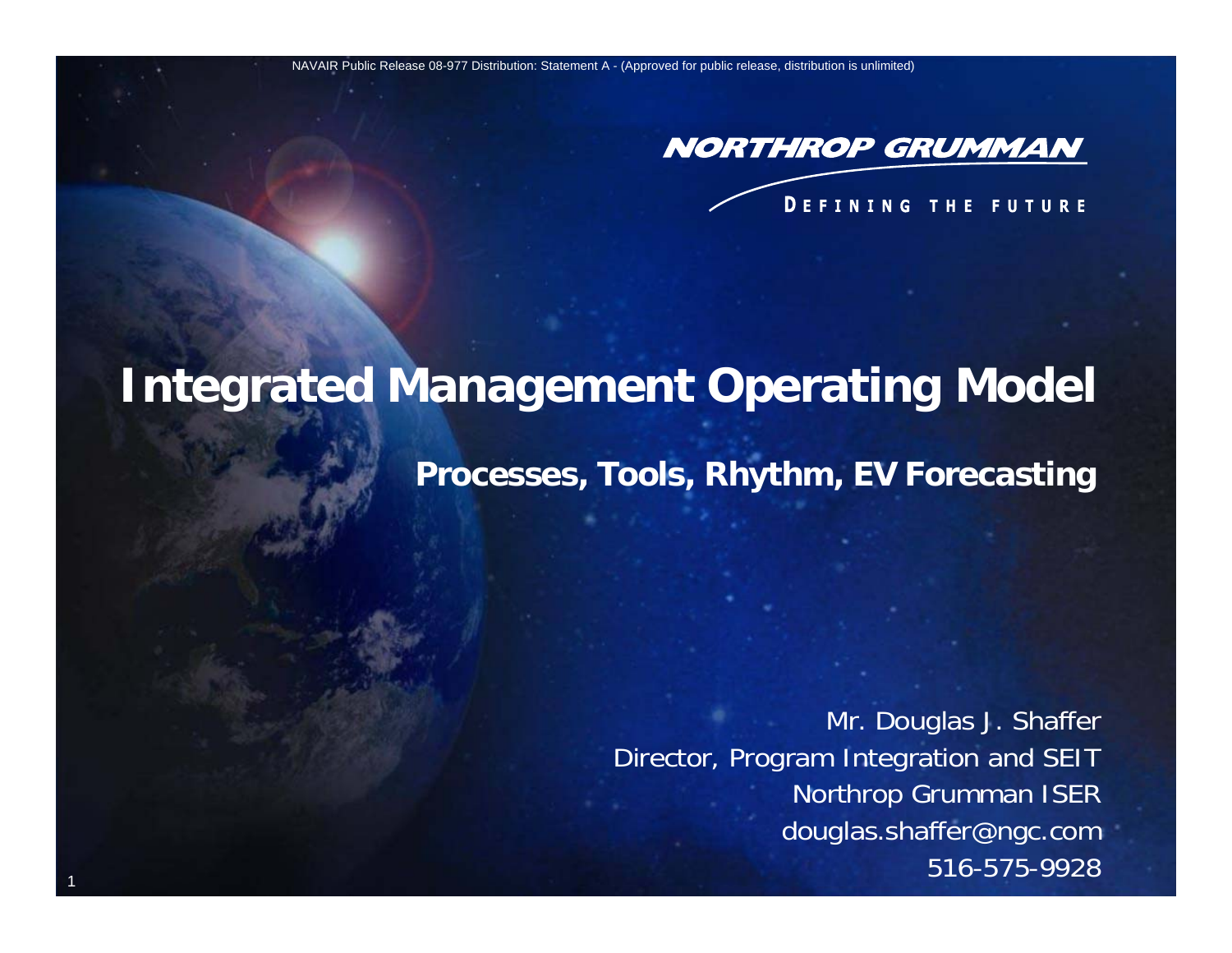

- iMOM What Is It?
- Case Study What Has iMOM Done For AHE (ACAT 1D Program)?
- Earned Value and Management Reserve Forecasting
	- What Is EV Forecasting?
	- EV Forecasting Process
	- Management Reserve Forecasting
		- Risk And Opportunity Consequence Management
	- Billing Forecast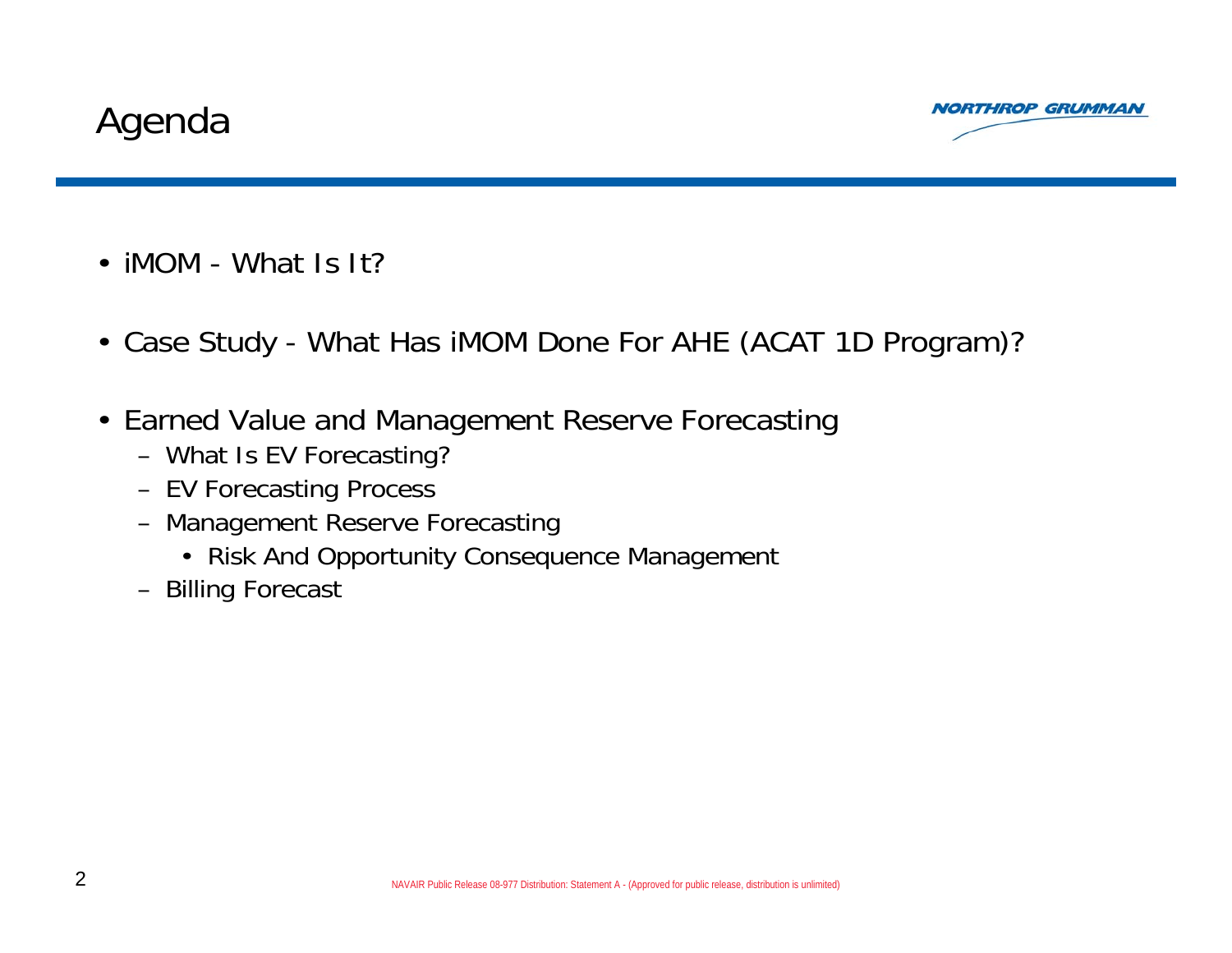### Integrated Management Operating Model – What Is It?

- The Integrated Management Operating Model (iMOM) is the application of Northrop Grumman's Integrated Management Framework (IMF) processes on a program
- The IMF is the foundation for the program management processes provided in our command media
	- Compliance to the IMF processes is an enterprise requirement



IORTHROP GRIJMMA

#### •What Makes This Operating Model Unique?

- Our processes are *integrated quantitatively* and are *forward looking*
	- Forecast performance across all elements of cost
	- Forecast MR usage
		- Quantify risk consequence in dollars
- Manage *customer expectations*
	- Simple views for customer and leadership communication
	- Very disciplined transparent rhythm structure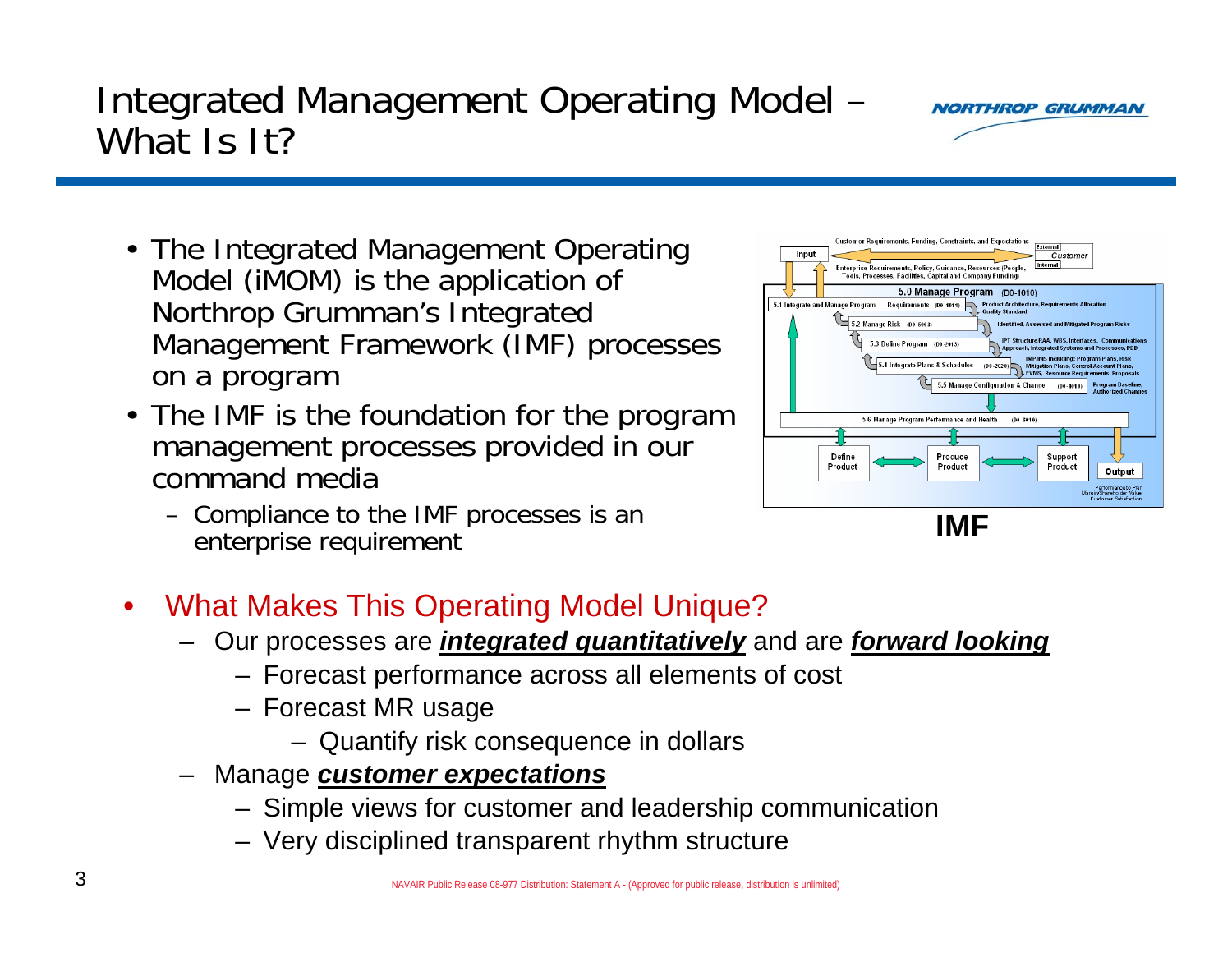### Integrated Management Operating Model





*By Making Future Problems Visible Today We Can Improve Future Performance by Addressing the Root Causes Today*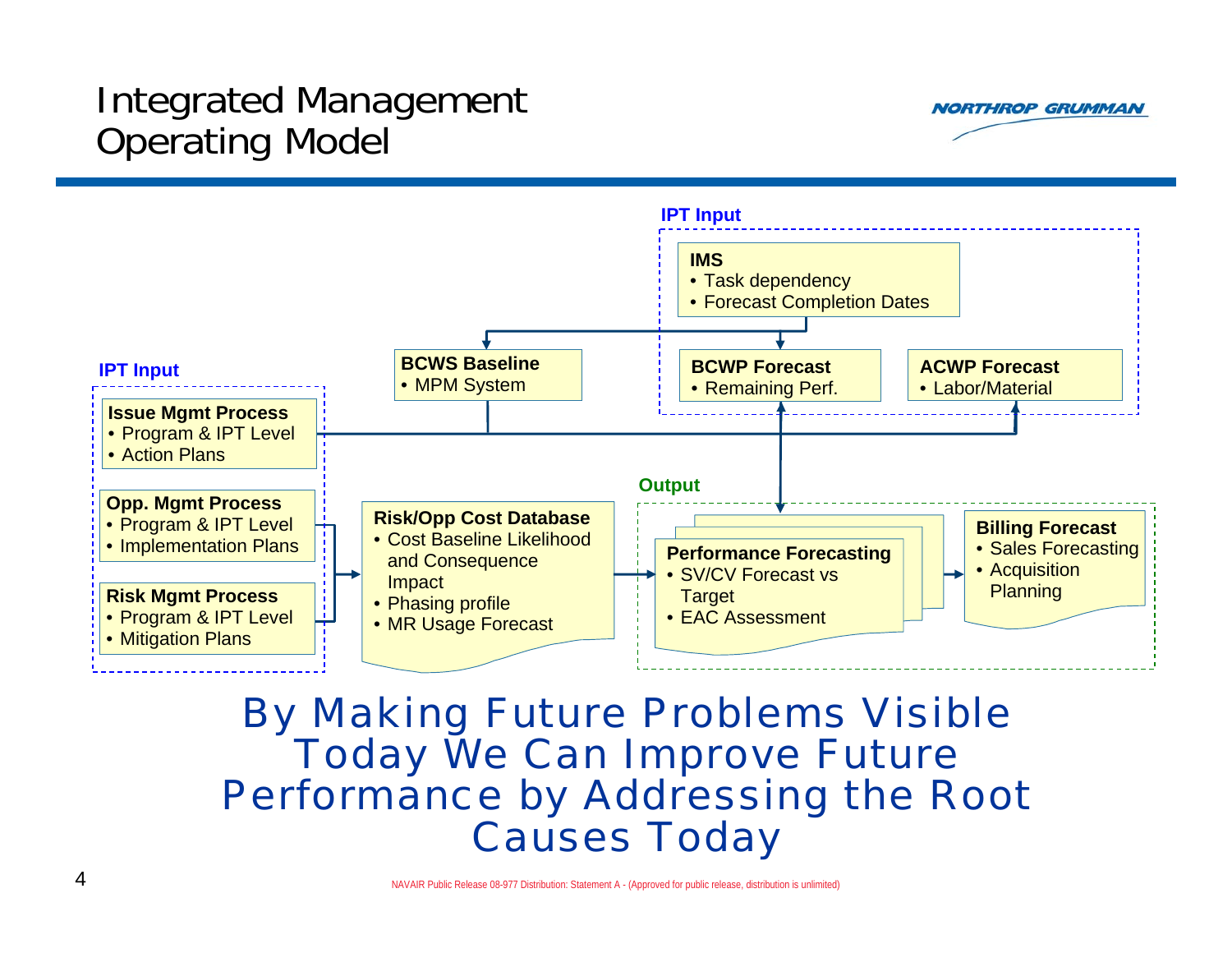# Case Study - E-2D Program Overview

• **Received Required LRIP1 Long Lead Funding**



|                                                                                                                                                                                                                                                                                                                                                                                                                                                       | <b>Program Description</b><br>• SDD Contract Value: Billion Plus<br>• Contract Type: CPAF / CPIF<br>• Program Description: Deliver 2 SDD Next-<br><b>Generation Airborne Battle Management</b><br><b>Aircraft, and 3 Pilot Production Aircraft</b><br><b>Follow-on Production Potential: 70 Aircraft</b><br>SD&D Period Of Performance: 8/03 - 12/12 |                                                                                                                       |  |  |  |
|-------------------------------------------------------------------------------------------------------------------------------------------------------------------------------------------------------------------------------------------------------------------------------------------------------------------------------------------------------------------------------------------------------------------------------------------------------|------------------------------------------------------------------------------------------------------------------------------------------------------------------------------------------------------------------------------------------------------------------------------------------------------------------------------------------------------|-----------------------------------------------------------------------------------------------------------------------|--|--|--|
| <b>Current Status: Oct 2008</b><br>• SD&D Program 88% Complete<br>• Remaining Scope - Weapon System<br><b>Verification and Subsystem Qual Testing</b><br>• Major Suppliers<br><b>All Hardware Delivered</b><br><b>BAE</b><br>99% Complete<br>$\bullet$<br>97% Complete<br>Randtron<br><b>Lockheed Martin 96 % Complete</b><br>95% Complete<br>Raytheon<br><b>NSD</b><br>95% Complete<br>$\bullet$<br>86 % Complete<br><b>Rolls Royce</b><br>$\bullet$ | <b>Major Milestones</b><br>• SDD First Vehicle Flight<br>• SDD First System Flight<br>• Production Readiness Review<br>• Production AA4 Keel Start:<br>• Production AA5 Keel Start:<br>• Operational Assessment<br>• Milestone C                                                                                                                     | <b>Complete</b><br><b>Complete</b><br><b>Complete</b><br><b>Complete</b><br><b>Complete</b><br>In Progress<br>03/2009 |  |  |  |
| • Pilot Production Program<br>• Started June 2007<br>• On schedule to meet planned deliveries<br>• Cumulative SPI is 1.061 and CPI is 1.025                                                                                                                                                                                                                                                                                                           | <b>Team is Meeting Commitments</b>                                                                                                                                                                                                                                                                                                                   |                                                                                                                       |  |  |  |

ш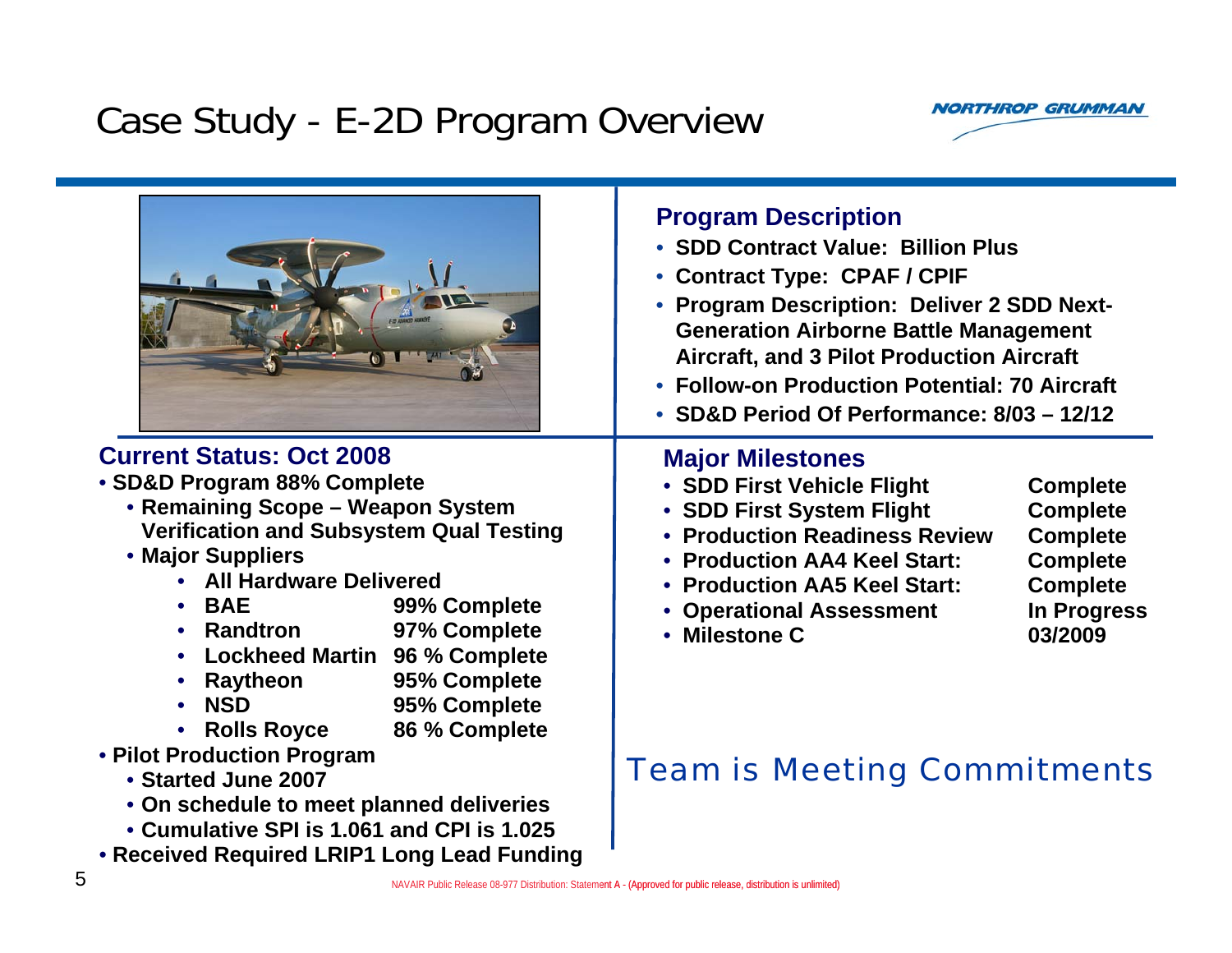### Case Study: AHE Performance Challenge – Oct 2006



- Advanced Hawkeye Program
	- ACAT 1D
	- Billion Dollar Development CPAF Contract
- Technical Performance
	- Meeting/Exceeding all Technical Performance Thresholds
- Significant Negative Cost Performance
	- Oct 2006 CPI Red and trending down
	- OTB put in place within previous 6 months; poor performance to plan
	- Several Month Schedule variance
	- Govt cost estimators projecting Several Hundred Million VAC and significant delay to first flight
	- Threat of losing aircraft to pay for over run
- Poor Subcontract Management
	- Six cost plus suppliers driving negative performance
	- Approximately 50% of program cost
	- Significant and repeated schedule slips
- Customer Perspective
	- Management and Technical Performance was Very Good, But Cost Performance Remained an **Issue**
- No Cost Performance Forecasting Capability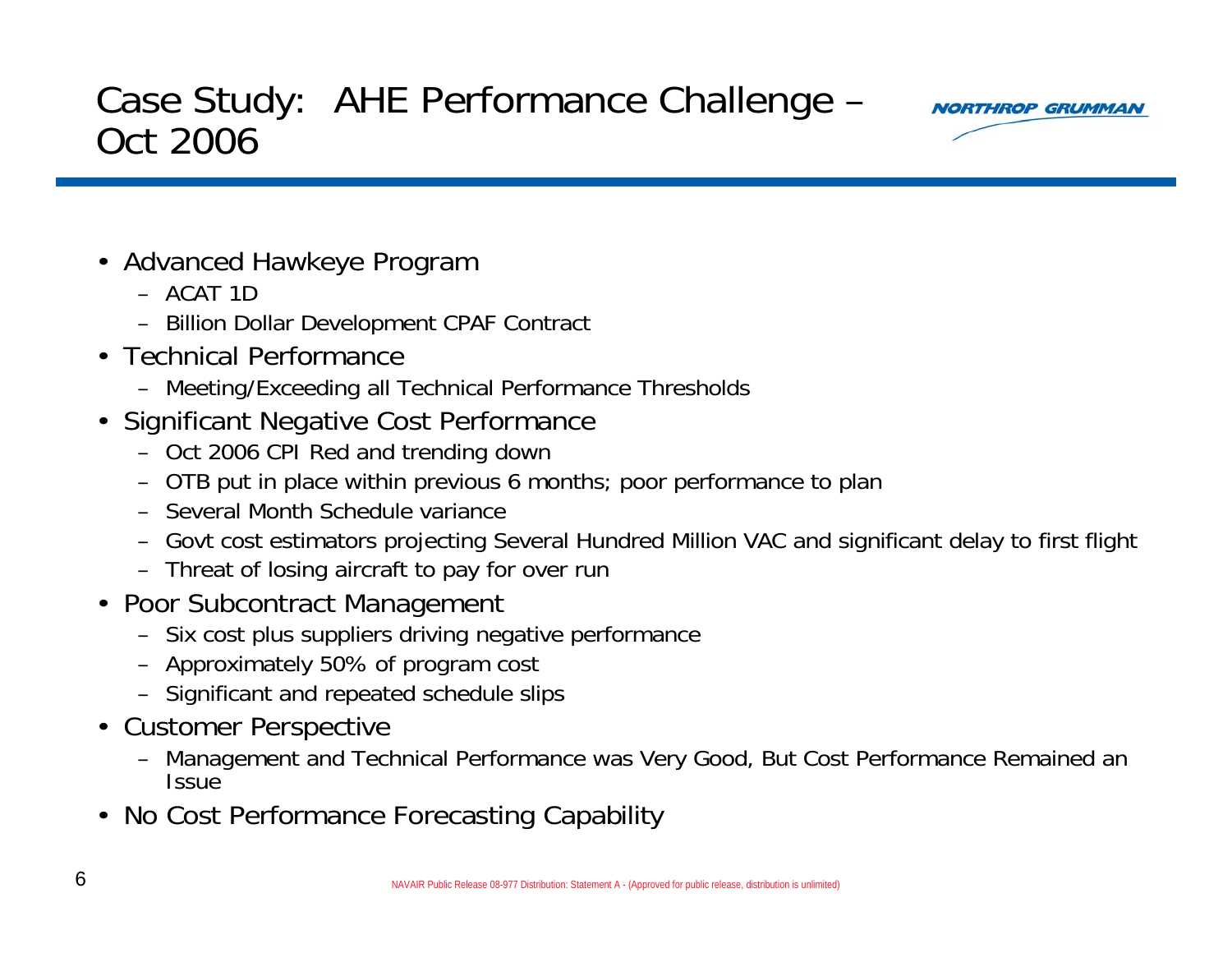### Case Study: FY07 Performance Model In-Action

**NORTHROP GRUMMAN** 

#### **Example Data**

#### **Total Program**

#### **February 2007 Status**

| <b>IPT (Total)</b>         |                | <b>March</b>   |                | April                                                              |                | May                                            |                                      | June           |                                   | July                                     |                                          | <b>August</b>                     |                                   | September      |
|----------------------------|----------------|----------------|----------------|--------------------------------------------------------------------|----------------|------------------------------------------------|--------------------------------------|----------------|-----------------------------------|------------------------------------------|------------------------------------------|-----------------------------------|-----------------------------------|----------------|
| <b>EV Performance</b>      | <b>CUR SPI</b> | <b>CUR CPI</b> | <b>CUR SPI</b> | CUR CPI CUR SPI                                                    |                | <b>CUR CPI</b>                                 | <b>CUR SPI</b>                       | <b>CUR CPI</b> | <b>CUR SPI</b>                    | <b>CUR CPI</b>                           | <b>CUR SPI</b>                           | <b>CUR CPI</b>                    | <b>CUR SPI</b>                    | <b>CUR CPI</b> |
| <b>Target</b>              | 1.130          | 0.962          | 1.204          | 0.943                                                              | 1.190          | 0.959                                          | 1.159                                | 1.003          | 1.119                             | 0.982                                    | 1.078                                    | 0.991                             | 1.036                             | 0.966          |
| Forecast                   | 1.132          | 0.979          | 1.241          | 0.878                                                              | 1.201          | 0.903                                          | 1.182                                | 0.975          | 1.140                             | 0.959                                    | 1.087                                    | 0.935                             | 1.050                             | 0.934          |
| Actual                     |                |                |                |                                                                    |                |                                                |                                      |                |                                   |                                          |                                          |                                   |                                   |                |
| <b>Sub Tier IPT</b>        |                |                |                |                                                                    |                |                                                |                                      |                |                                   |                                          |                                          |                                   |                                   |                |
| <b>IPT (Total)</b>         |                | <b>March</b>   |                | April                                                              |                | May                                            |                                      | June           |                                   | July                                     |                                          | <b>August</b>                     | September                         |                |
| <b>EV Performance</b>      | <b>CUR SPI</b> | <b>CUR CPI</b> | <b>CUR SPI</b> | $LCUR$ $CH$                                                        | <b>CUR SPI</b> | <b>CUR CPI</b>                                 | <b>CUR SPI</b>                       | <b>CUR CPI</b> | <b>CUR SPI</b>                    | <b>CUR CPI</b>                           | <b>CUR SPI</b>                           | <b>CUR CPI</b>                    | <b>CUR SPI</b>                    | <b>CUR CPI</b> |
| <b>Target</b>              | 1.178          | 1.050          | 1.090          | 0.974                                                              | 1.085          | 1.004                                          | 1.071                                | 1.075          | 0.986                             | 1.041                                    | 1.019                                    | 1.033                             | 0.988                             | 1.010          |
| Forecast                   | 1.205          | 1.037          | 1.241          | 0.781                                                              | 1.452          | 0.804                                          | 1.201                                | 0.908          | 1.212                             | 0.939                                    | 1.088                                    | 0.816                             | 0.982                             | 0.894          |
| Actual                     |                |                |                |                                                                    |                |                                                |                                      |                |                                   |                                          |                                          |                                   |                                   |                |
| <b>IPT Supplier:</b>       |                |                | 2DS            | <b>Target Cur SPI</b><br><b>Target Cur CPI</b><br>Forecast Cur SPI |                | Max <sub>c</sub> 07<br>1.078<br>0.963<br>1.173 | Apr-07<br>$-1.069$<br>0.981<br>1.177 |                | May-07<br>1.099<br>0.993<br>1.446 | <b>Jun-07</b><br>1.075<br>1.057<br>1.178 | <b>Jul-07</b><br>0.983<br>1.006<br>1.247 | Aug-07<br>1.020<br>0.993<br>1.112 | Sep-07<br>0.986<br>1.016<br>0.978 |                |
| <b>Company A</b>           |                |                |                | Forecast Cur CPI                                                   |                | 0.995                                          | 0.753                                |                | 0.758                             | 0.844                                    | 0.883                                    | 0.739                             | 0.855                             |                |
|                            |                |                | 2DS            |                                                                    |                | Mar-07                                         | Adr-07                               |                | May-07                            | <b>Jun-07</b>                            | <b>Jul-07</b>                            | Aug-07                            | <b>Sep-07</b>                     |                |
| <b>Company A</b>           |                |                |                | <b>Target Cur SPI</b>                                              |                | 1.390                                          |                                      | .560           | 1.590                             | 0.980                                    | 0.980                                    | 0.980                             | 0.980                             |                |
|                            |                |                |                | <b>Target Cur CPI</b>                                              |                | 0.980                                          |                                      | 0.830          | 0.850                             | 0.650                                    | 0.540                                    | 0.740                             | 2.430                             |                |
|                            |                |                |                | Forecast Cur SPI                                                   |                | 1.545                                          | 1.415                                |                | 1.099                             | 0.876                                    | 1.641                                    | 2.075                             | 0.953                             |                |
| <b>Supplier: Company B</b> |                |                |                | Forecast Cur CPI                                                   |                | 0.552                                          | 0.417                                |                | 0.208                             | 0.225                                    | 0.192                                    | 0.248                             | 0.365                             |                |
|                            |                |                |                |                                                                    |                |                                                |                                      |                |                                   |                                          |                                          |                                   |                                   |                |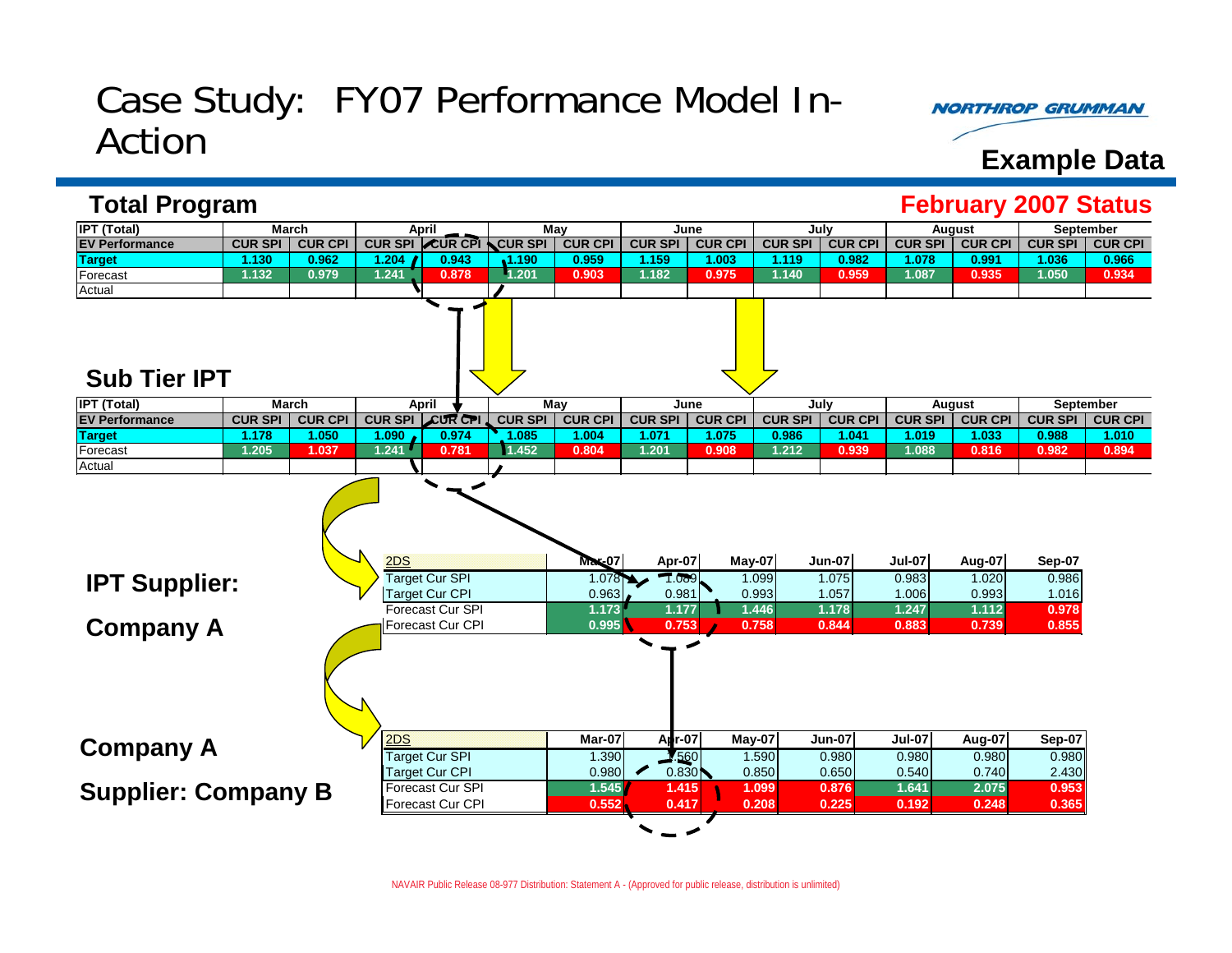### Case Study: Performance Goals vs. Actual Performance for FY07



- Cum CV
	- Goal of 0.946
	- Actual of 0.967
	- Exceeded goal by 0.021
- MR
	- Goal at First Flight 10%
	- Actual 11.0%
	- Exceeded goal by 1%
- Cum SPI 0.992
	- Recovered Schedule Variance
- Monthly CPI goal

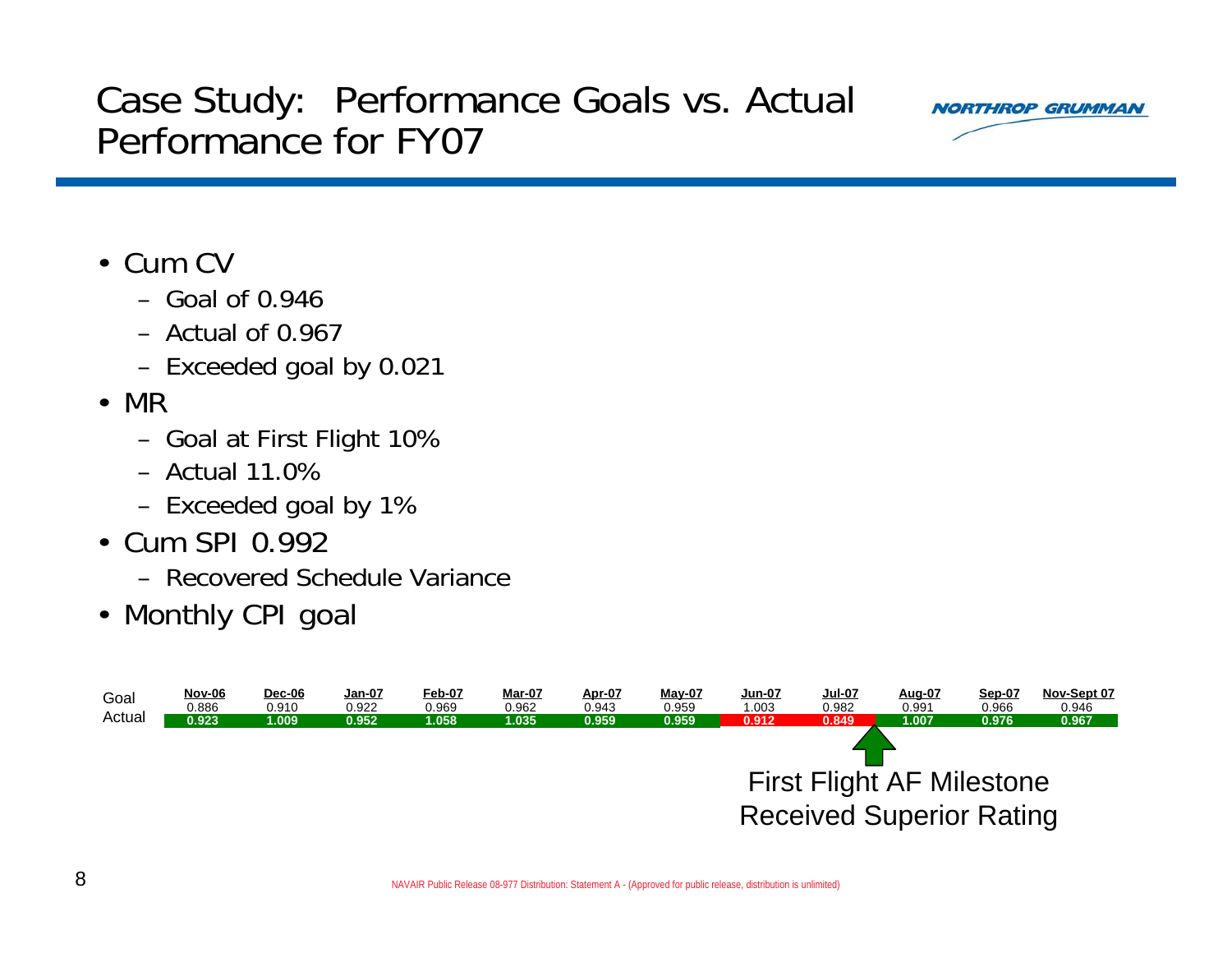### Case Study: Disciplined Transparent Weekly Rhythm Cycle



- Monday 10:30 AM Customer call
- Monday 3:30 PM EV forecast brief with NAVAIR
- Tuesday 11AM Weekly war room wall walk
	- Focus on total program schedule performance and technical integration
- Tuesday 1:00 PM Internal IPT forecast meeting
	- Review Monday's action items
	- Incorporate supplier data from prior Friday's ESRs
	- Establish expectations for Thursday "1st Look" EV forecast data
- Monday Friday Level 2 IPT level forecast meetings and Supplier Management Team meetings
- Thursday 10:00 AM Internal affordability meeting
	- Review "1st Look" EV forecast data
	- Make final changes for weekly metric package (customer call data)
	- Dry-run Monday's customer call
- Thursday 1PM AEW financial rhythm
	- Forecast sales, acquisitions and margin Indicated Finals
- Friday Executive Supplier Reviews (ESRs)
	- EV forecast #1 priority for discussion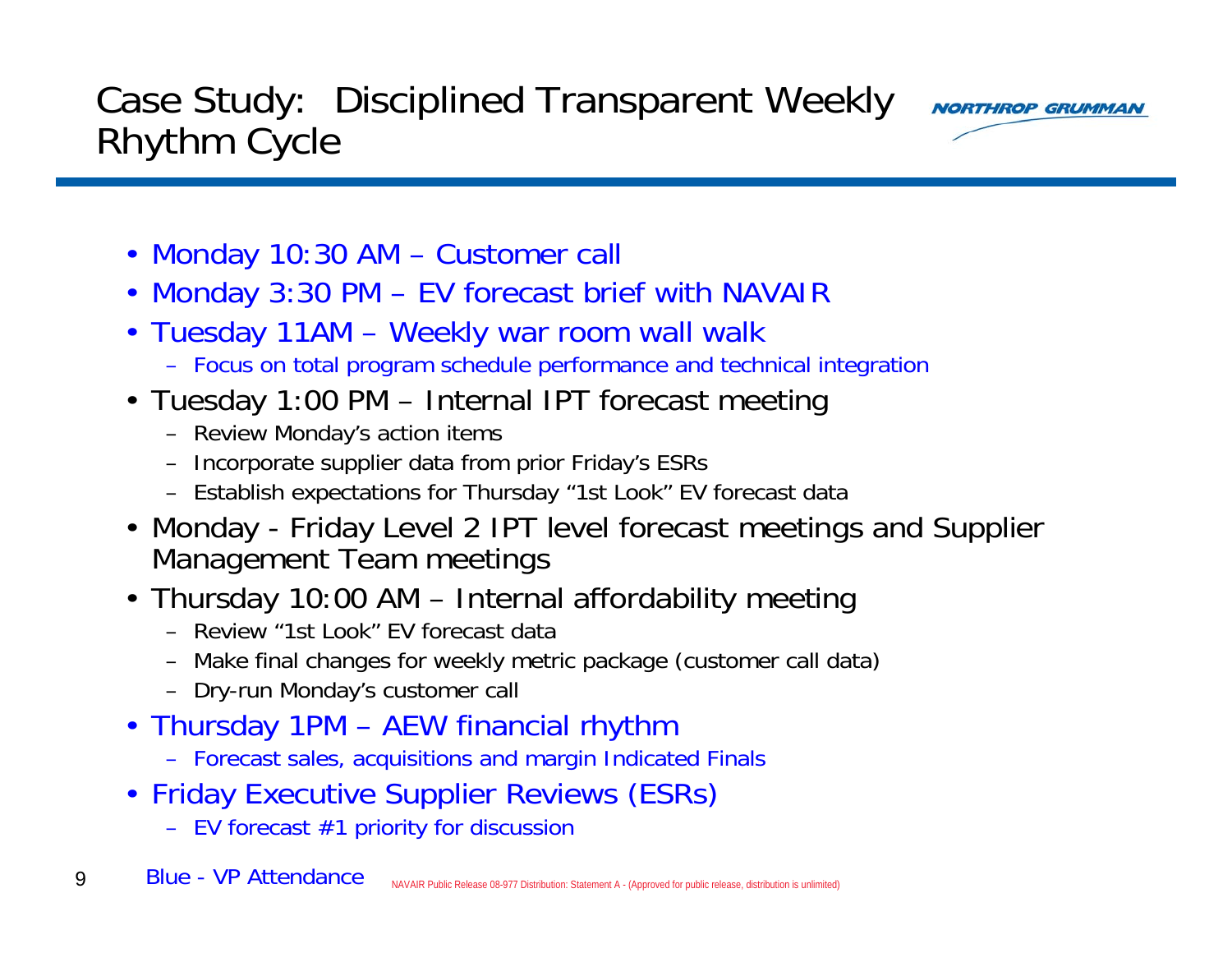

- This Operating Model Integrates Our Processes Quantitatively Which Enable Us To Make Informed Business Decisions
- Advantages Of This Operating Model
	- Keeps The Team Focused On Execution Commitments
	- Always Working Tomorrow's Problems Today
	- Manages Customer And Corporate Expectations
	- Transparent Management
- Customer Response Was Favorable And Evident In Our IPARs And CPARs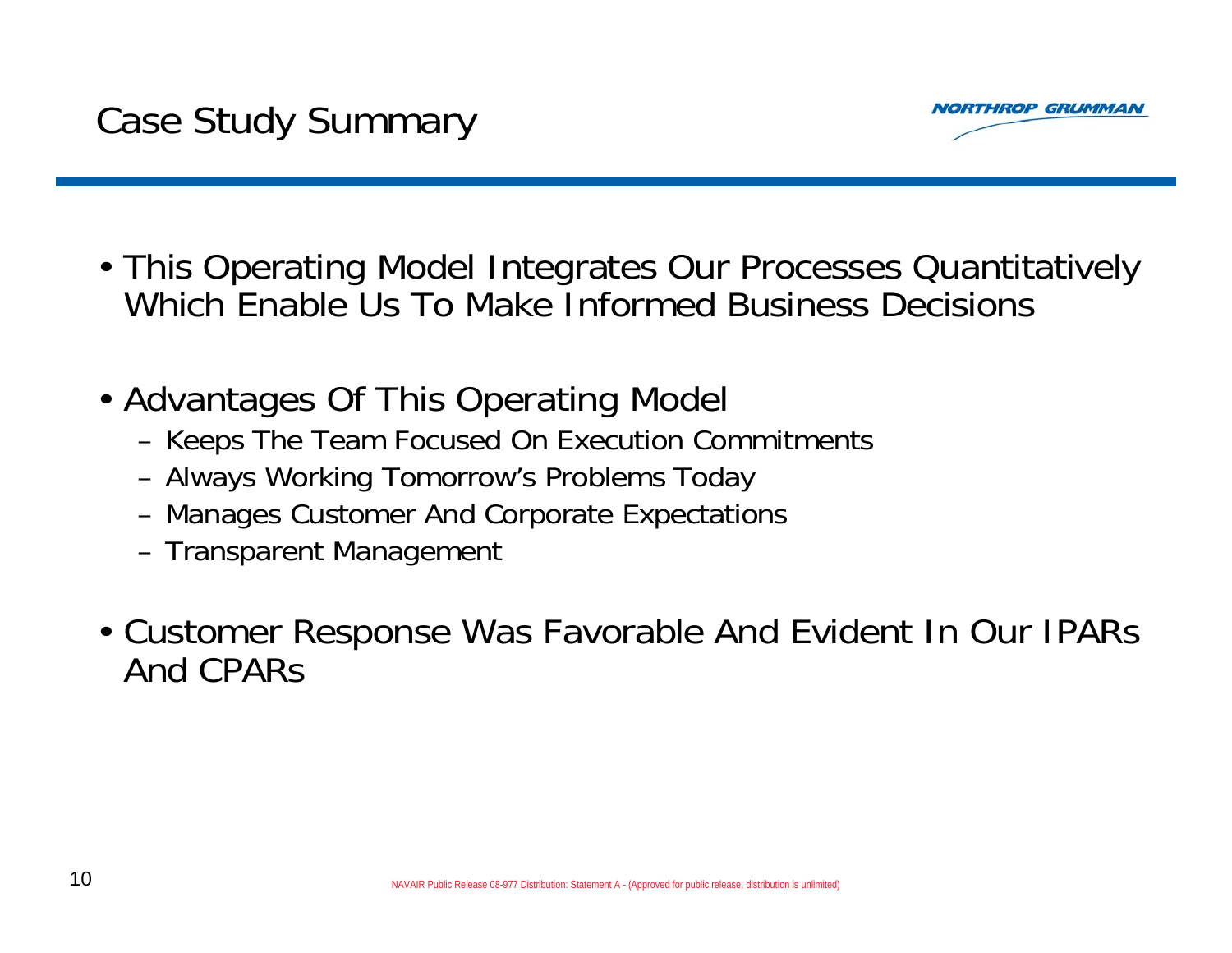# **Earned Value Forecasting**

NAVAIR Public Release 08-977 Distribution: Statement A - (Approved for public release, distribution is unlimited)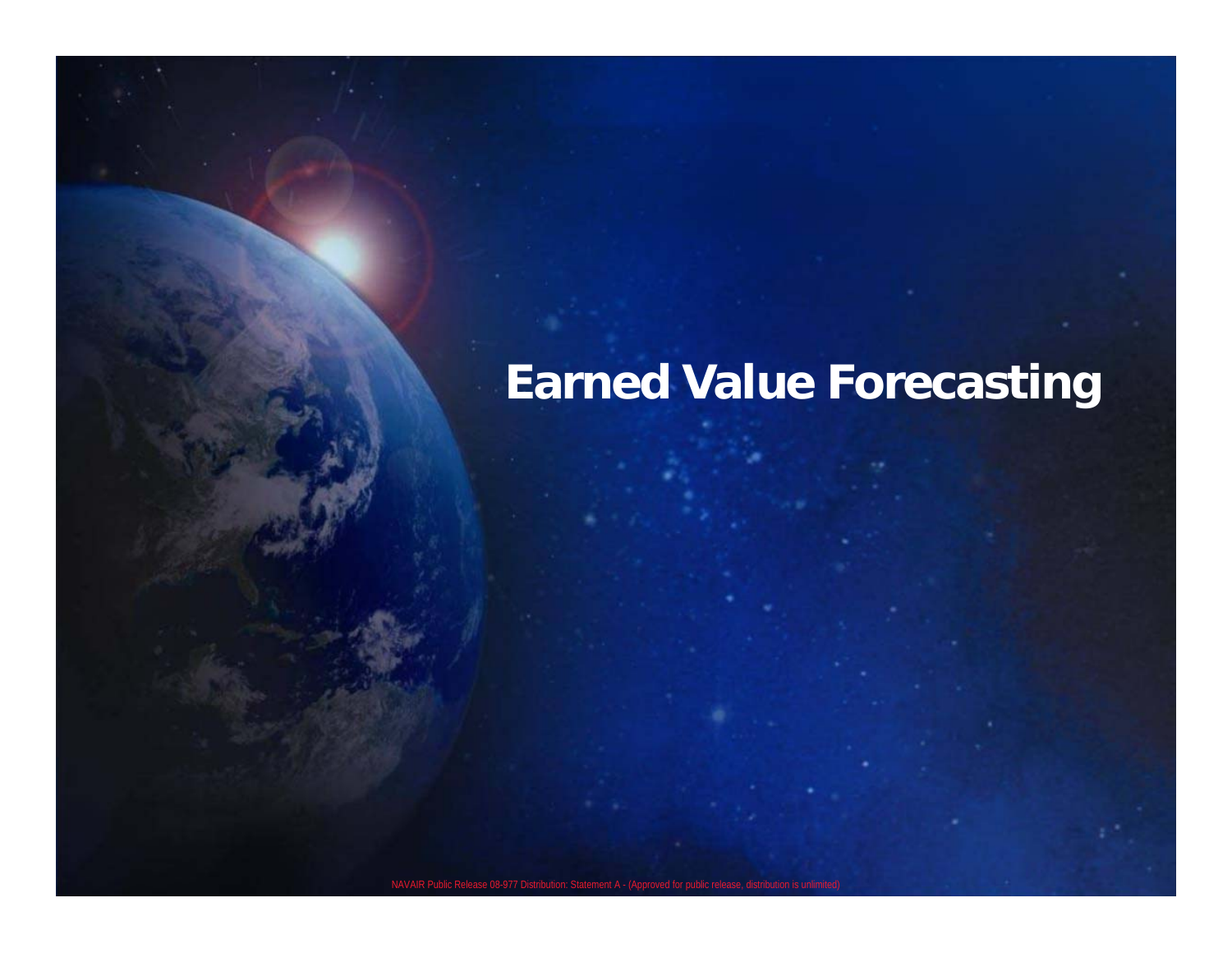

# Earned Value Forecasting Agenda

- What Is EV Forecasting?
	- Limitations With Existing Best Practices
	- Key Elements Of Forecasting
- EV Forecasting Process
	- BCWP And ACWP Management
- Management Reserve Forecasting
	- Risk And Opportunity Consequence Management
- Billing Forecast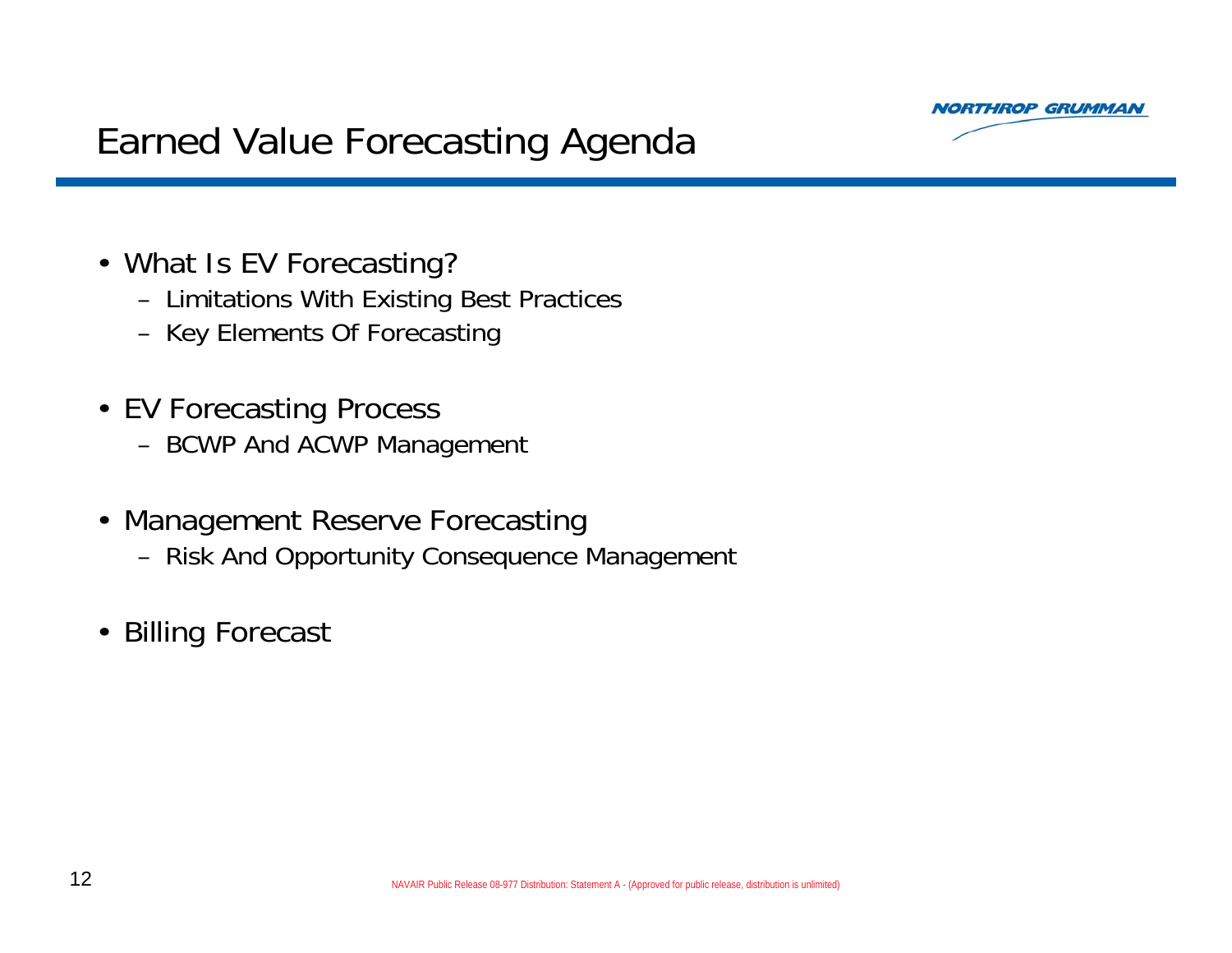# What Is EV Forecasting?

**THROP GRUMMAN** 

- EV forecasting is the program's ability to predict cost and schedule performance that meets the estimate at complete cost for the program while managing the customer's expectation
- Existing EV forecasting limitations
	- Current best practices use only statistical analysis tools which uses past performance data
	- Typical statistical EV forecasting tools fall short in this area, since they assume past performance will continue indefinitely
	- For development jobs, past performance is not always a good predictor of future performance since technical challenges vary non-linear over time

### *AHE Program Created An EV Forecasting Approach To Overcome These Limitations*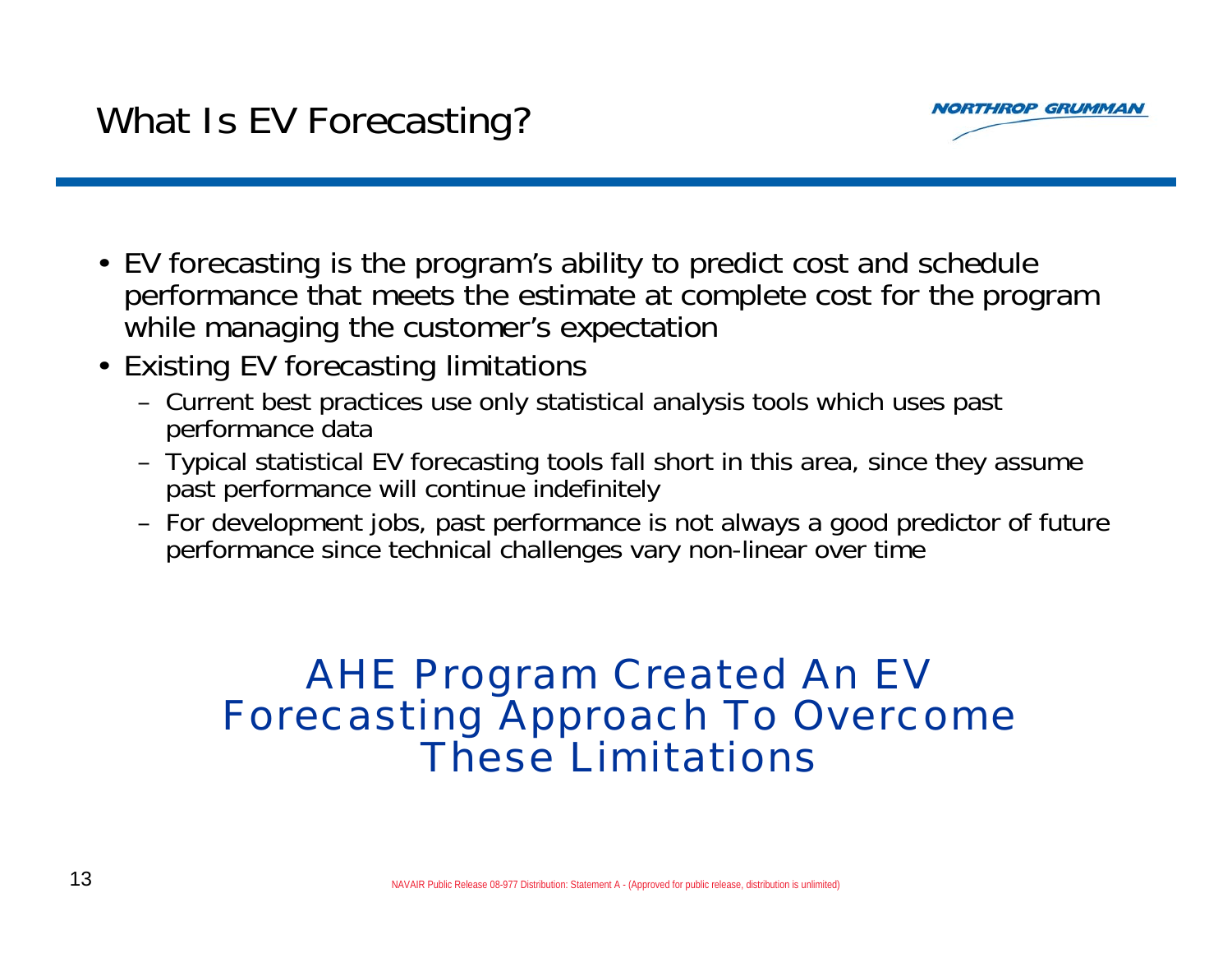

#### **Example Data**

|   |                          | Jan '08 to<br><b>Complete</b> | Jan '08 to         | Jan '08 thru<br>Apr '08 Actual |              |               |              |               |               |             |             |
|---|--------------------------|-------------------------------|--------------------|--------------------------------|--------------|---------------|--------------|---------------|---------------|-------------|-------------|
|   |                          | <b>Target</b>                 | <b>Complete IF</b> | <b>Performance</b>             | $Jan-08$     | <b>Feb-08</b> | Mar-08       | <b>Apr-08</b> | <b>May-08</b> | $Jun-08$    | Jul-08      |
|   | Target SV                | \$2,994,213                   |                    |                                | ( \$21, 889] | \$181,619     | \$199,156    | \$224,694     | \$454,722     | (\$15,000)  | (\$10,000)  |
|   | Target CV                | (\$338,246)                   |                    |                                | \$242,035    | (\$132,797)   | (\$194, 101) | (\$141,860)   | (S215, 495)   | \$0         | \$0         |
|   | Forecast SV              |                               | \$2,400,227        |                                | (S21, 889)   | \$181,619     | \$247,959    | \$118,531     | \$460,727     | (\$15,000)  | (\$10,000)  |
|   | <b>Forecast CV</b>       |                               | (S724,768)         |                                | \$242,035    | (\$132,797)   | (\$231,078)  | (\$593,095)   | (S215, 495)   | (\$160,000) | (\$140,000) |
|   | <b>Actual SV</b>         |                               |                    | (\$13,646)                     | (\$38,507)   | (S54, 847)    | (\$141,579)  | \$221,287     |               |             |             |
|   | <b>Actual CV</b>         |                               |                    | \$732,997                      | \$624,934    | \$117,846     | \$227,801    | (\$237,584)   |               |             |             |
|   | Target / Forecast SPI    | 1.061                         | 1.051              |                                | 0.988        | 1.122         | 1.179        | 1.053         | 1.164         | 1.169       | 1.107       |
|   | Target / Forecast CPI    | 0.994                         | 0.986              |                                | 1.162        | 0.926         | 0.876        | 0.798         | 0.938         | 0.871       | 0.969       |
|   | <b>Actual SPI</b>        |                               |                    | 0.998                          | 0.981        | 0.969         | 0.926        | 1.108         |               |             |             |
|   | <b>Actual CPI</b>        |                               |                    | 1.104                          | 1.447        | 1.073         | 1.147        | 0.905         |               |             |             |
|   | MPM BCWS (Prime \$)      | \$48,803,520                  | \$47,075,131       |                                | \$1,759,627  | \$1,488,598   | \$1,386,353  | \$2,219,754   | \$2,805,657   | \$1,739,874 | \$2,150,922 |
| 뜨 | Forecast BCWP (Prime \$) | \$51,797,733                  | \$49,475,357       |                                | \$1,737,737  | \$1,670,218   | \$1,634,312  | \$2,338,285   | \$3,266,384   | \$2,033,911 | \$2,381,674 |
|   | Forecast ACWP (Prime \$) | \$52,135,979                  | \$50,200,125       |                                | \$1,495,702  | \$1,803,014   | \$1,865,391  | \$2,931,380   | \$3,481,879   | \$2,335,731 | \$2,457,192 |
|   | Actual BCWS (Prime \$)   |                               |                    | \$7,824,471                    | \$2,060,953  | \$1,791,793   | \$1,916,545  | \$2,055,180   |               |             |             |
|   | Actual BCWP (Prime \$)   |                               |                    | \$7,810,825                    | \$2,022,446  | \$1,736,946   | \$1,774,966  | \$2,276,467   |               |             |             |
|   | Actual ACWP (Prime \$)   |                               |                    | \$7,077,828                    | \$1,397,512  | \$1,619,100   | \$1,547,165  | \$2,514,051   |               |             |             |

| Actual | Actual                      | Actual     | Actual     | W/E   | W/E    | W/E           | W/E           | <b>Average</b> | Plan  |       |       |       |       |
|--------|-----------------------------|------------|------------|-------|--------|---------------|---------------|----------------|-------|-------|-------|-------|-------|
| Jan    | $\overline{\phantom{a}}$ eb | <b>Mar</b> | <b>Apr</b> | May 9 | May 16 | <b>May 23</b> | <b>May 30</b> | <b>May</b>     | May   | Jun   | Jul   | Auc   | Sep   |
| 428.3  | 416.0                       | 416.2      | 420.7      | 402.2 |        |               |               | 402.2          | 410.2 | 384.3 | 351.5 | 337.2 | 325.9 |

- **The program view is a roll-up of every IPT's element of cost, including suppliers**
- **How do we manage the BCWS, BCWP, and ACWP?**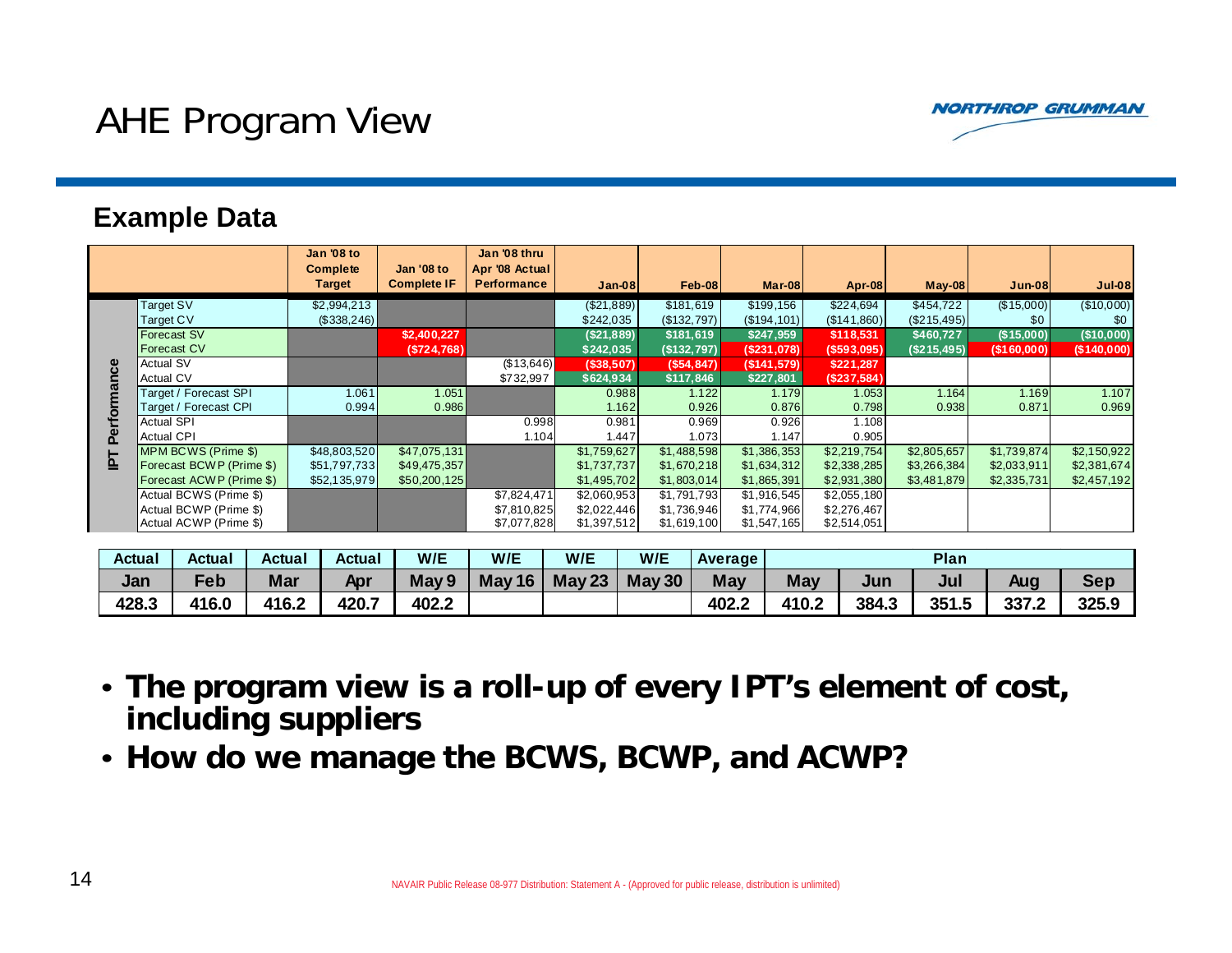

- The program's Integrated Master Schedule (EV schedule) is the primary tool for accomplishing BCWP forecasting
- BCWP forecasting process
	- Labor hours
		- Hours are loaded in the EV IMS by work package with a start and finish date
		- Control account managers assess work package EV percent complete and forecast completion date per their baseline plan
		- Automated tool calculates when the unearned hours will be earned based on the forecast completion date
		- Control Account Managers (CAMs) adjust BCWP where required
	- Material costs
		- For fixed price suppliers, performance is forecasted based on when work will be completed and not when the invoices hit the books
		- For cost plus suppliers, performance is forecasted using the same IMS process above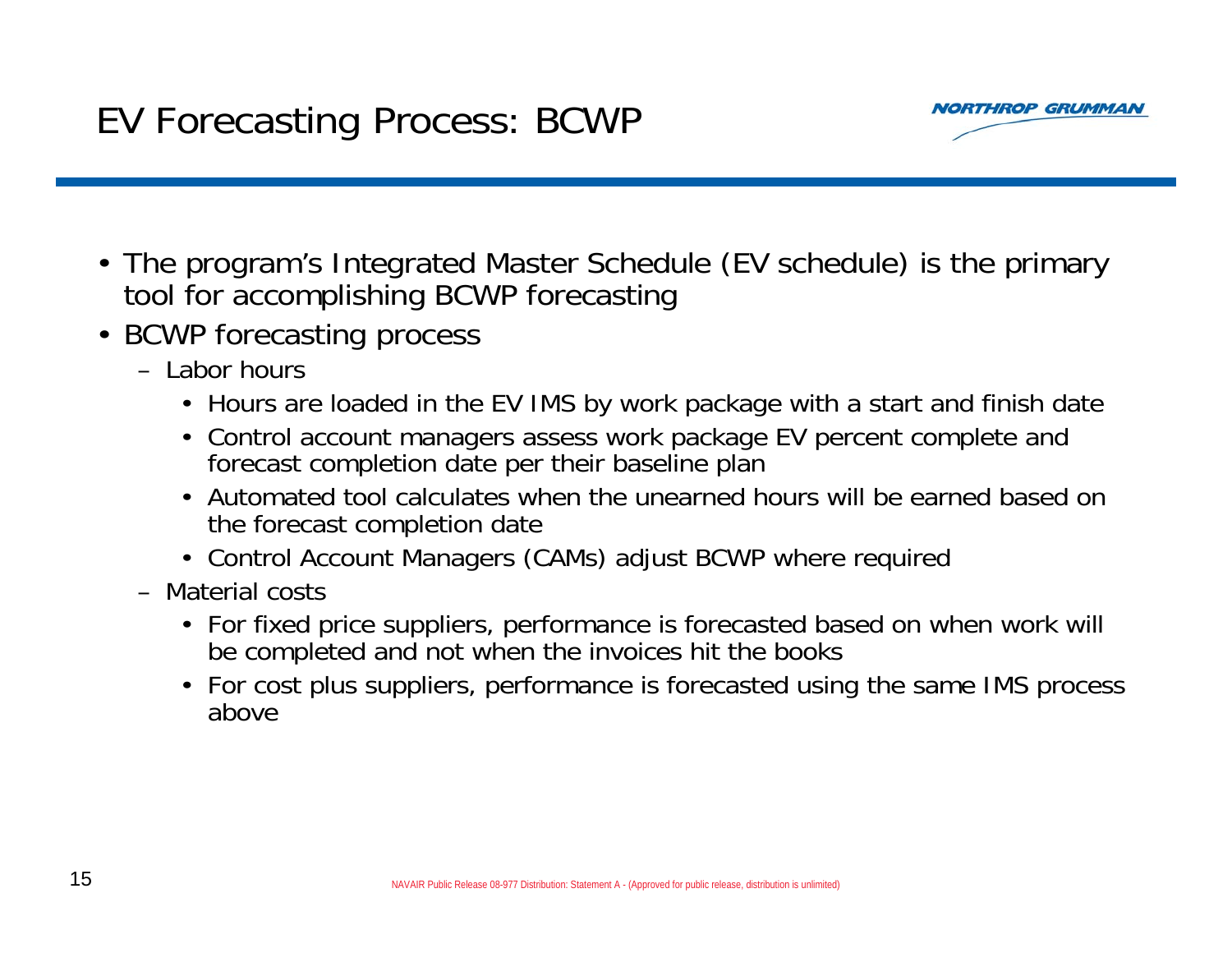

- How Much ACWP (Manpower Resources) Will It Take To Earn The BCWP Forecast (Work To Be Accomplished)?
- How Do We Manage/Monitor The ACWP Forecast?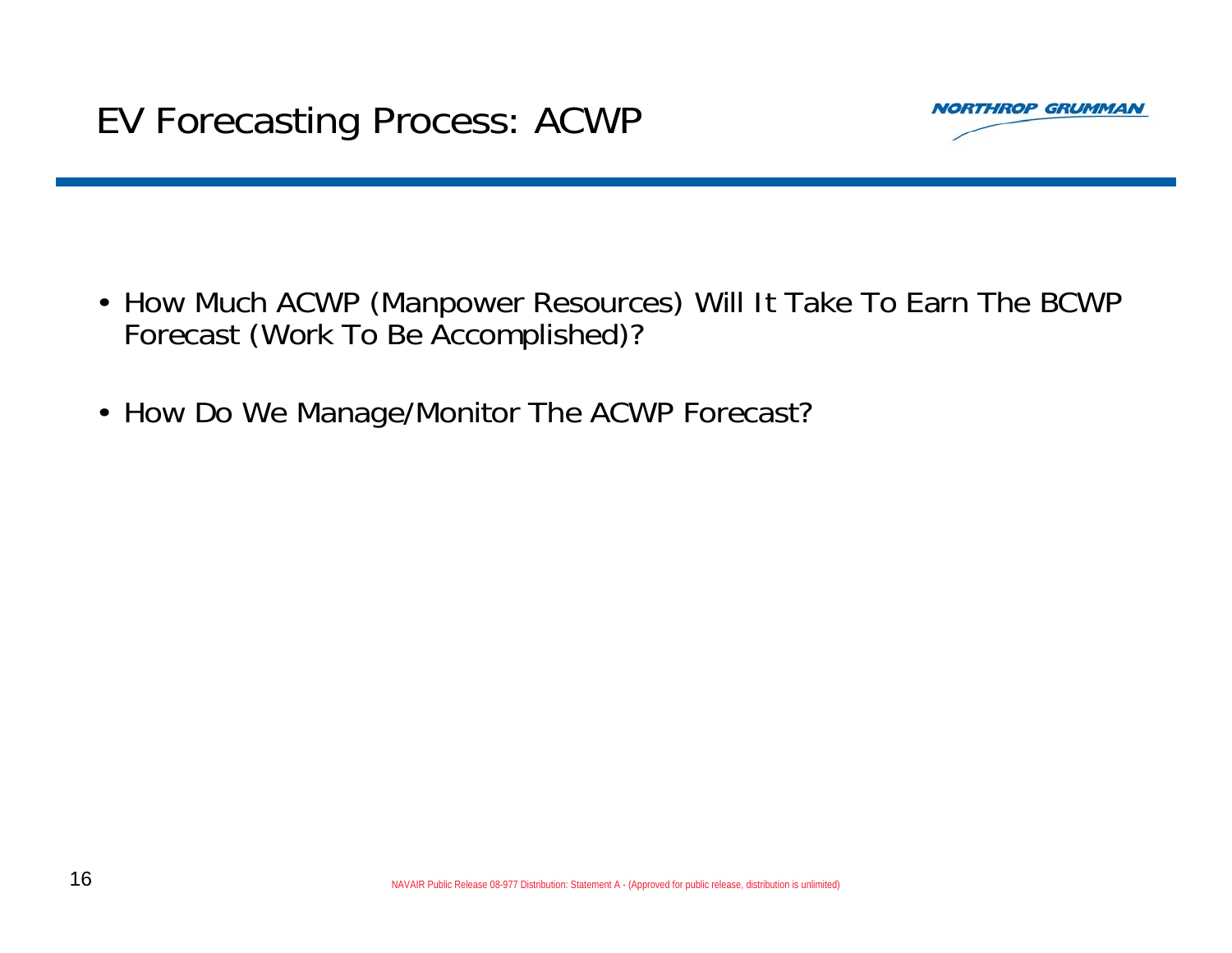# EV Forecasting Process: ACWP



- • Name plan variance report is the primary tool for managing labor ACWP forecasting
- ACWP forecasting process
	- Internal labor hours: Employee planned hours is tracked weekly and adjusted based on work accomplished
	- Material costs
		- For fixed price suppliers, actuals are forecasted based on BCWP forecasting
		- For cost plus suppliers, actuals are forecasted using suppliers' similar labor forecast



#### **Affordability Model**

| ed w/ the : |                       | $Jun-08$ | <b>Jul-08</b> | <b>Aug-08</b> | Sep-08 |
|-------------|-----------------------|----------|---------------|---------------|--------|
|             | Manpow er (Forecast)  | 22       | 22            | 21            | 23     |
| recast.     | Manpow er (Actual)    |          |               |               |        |
|             | <b>MPM BCWS (hrs)</b> | 3.500    | 3.400         | 3.300         | 3.200  |
|             | Fore cast BCWP (hrs)  | 3.200    | 3.200         | 3.000         | 3.203  |
|             | Fore cast ACWP (hrs)  | 3,200    | 3,200         | 3,000         | 3.203  |

#### **Example Data**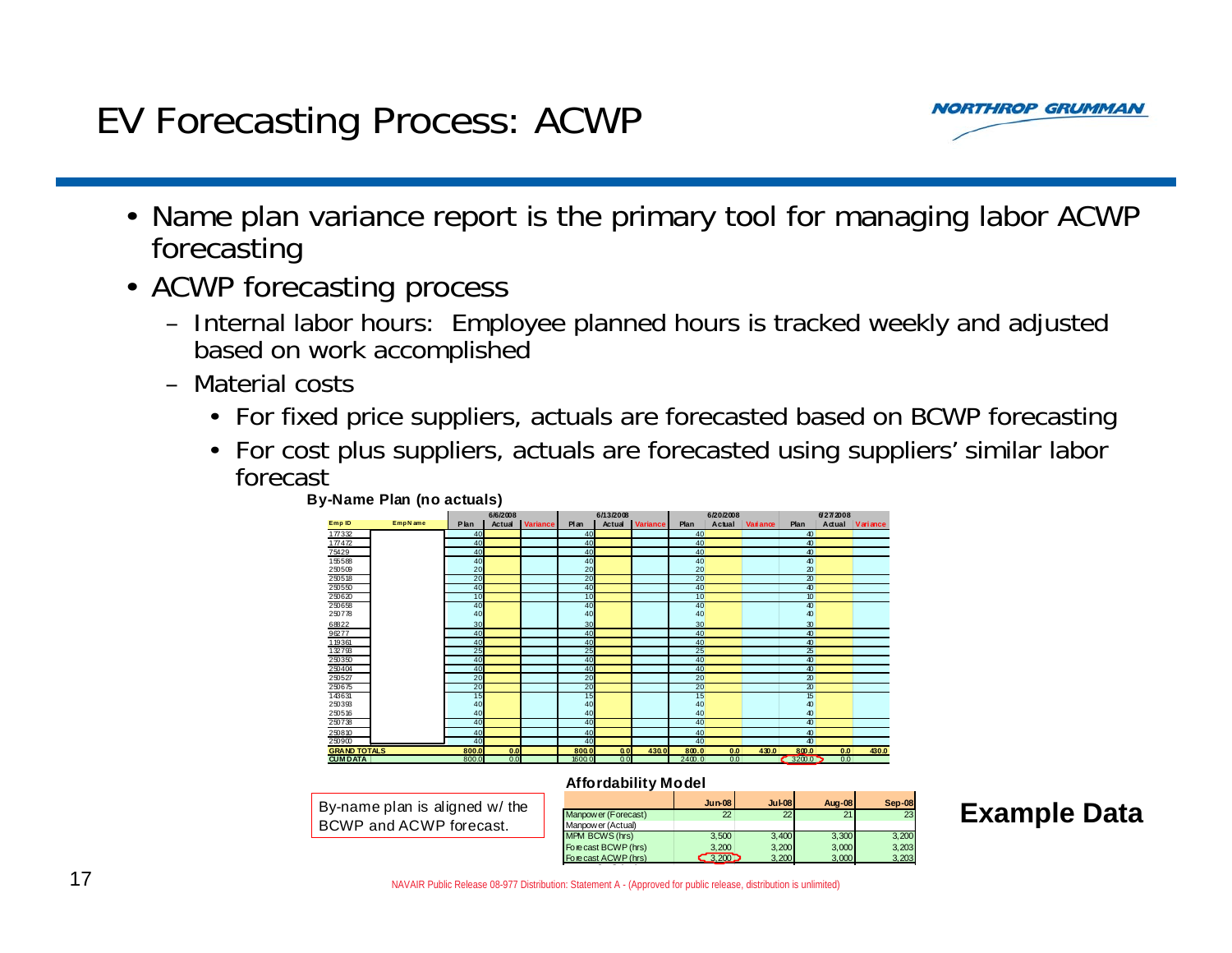#### **Management Reserve Forecasting and Risk Consequence Management**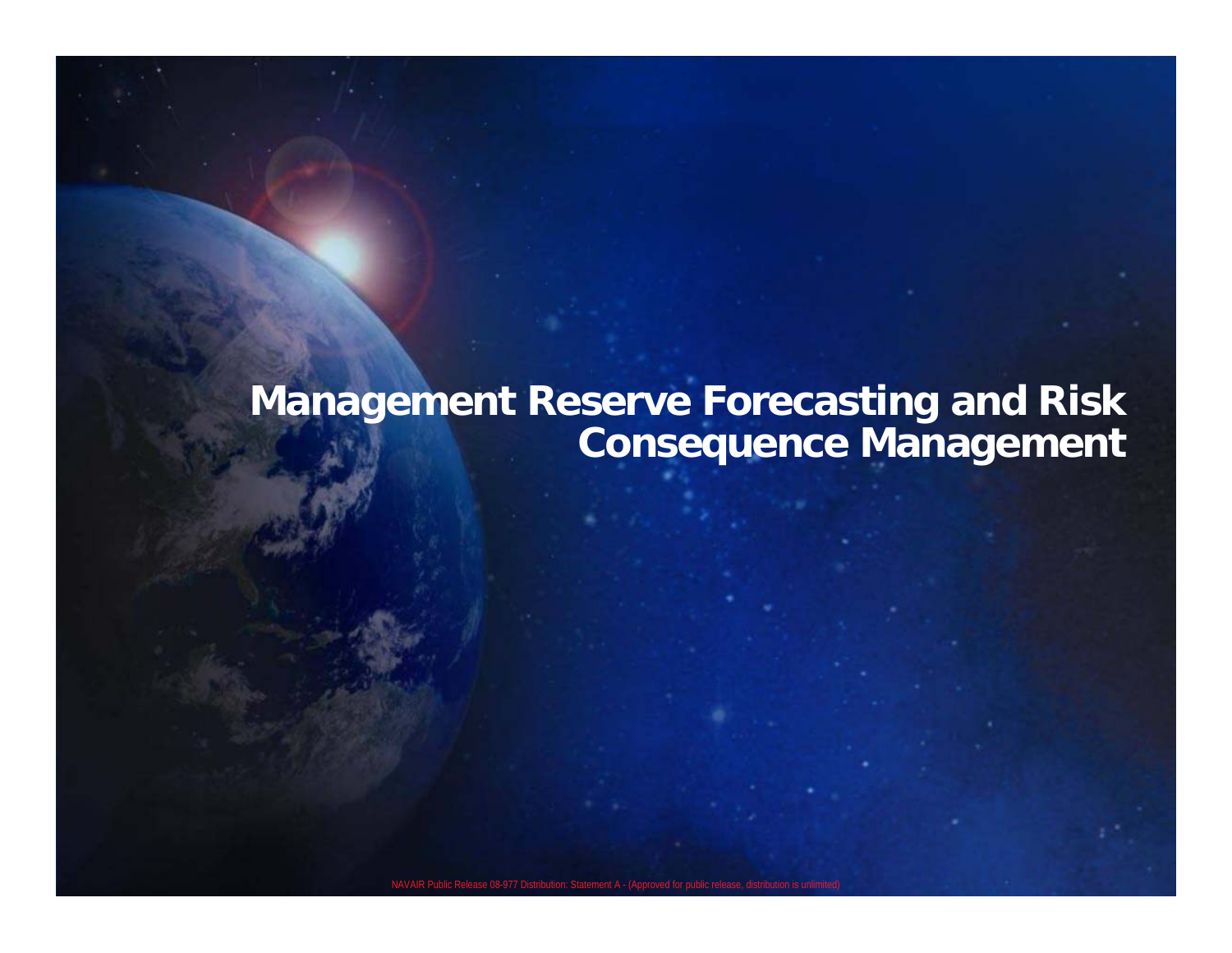# Risk Management



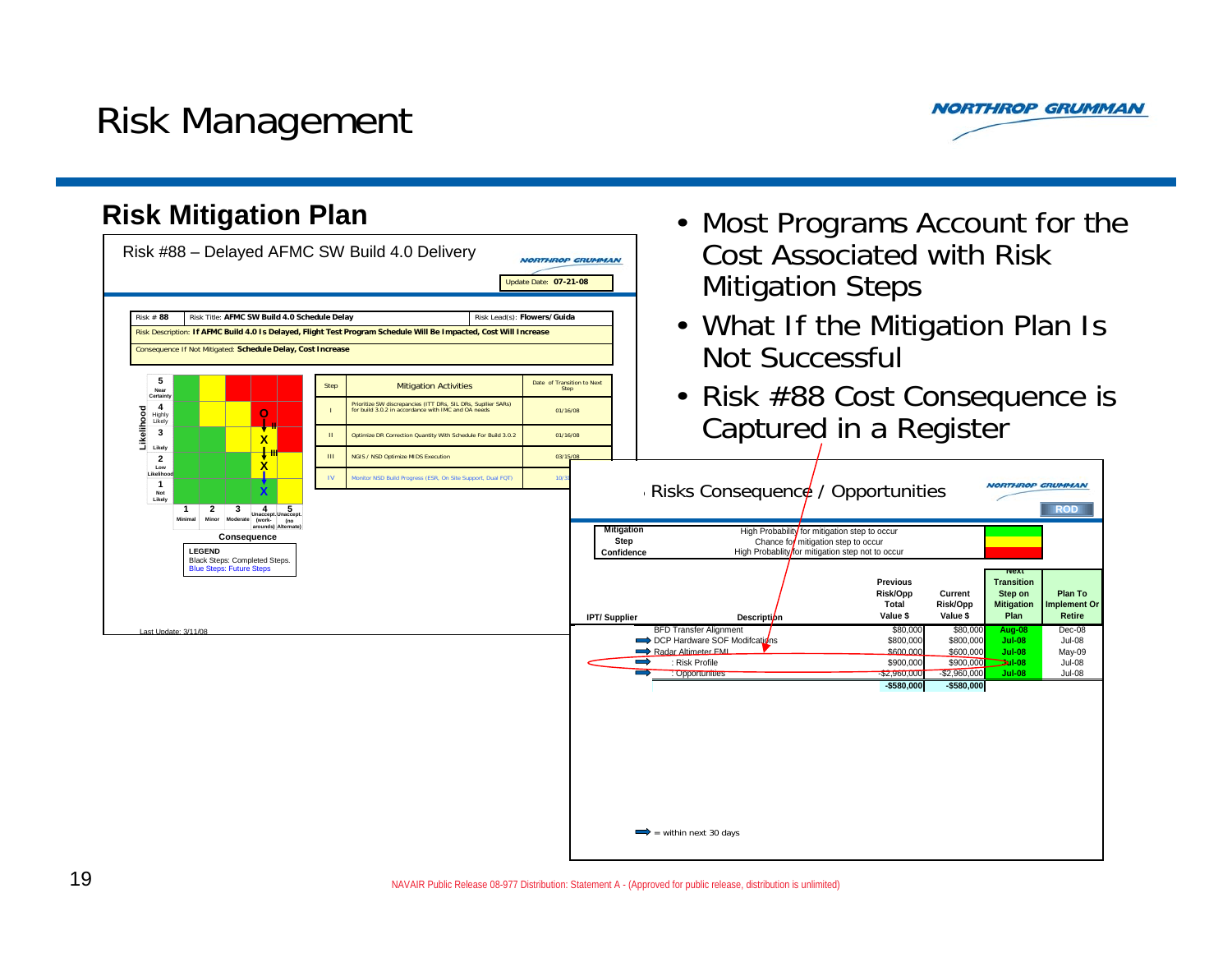# Management Reserve Forecast



#### **Example Data**

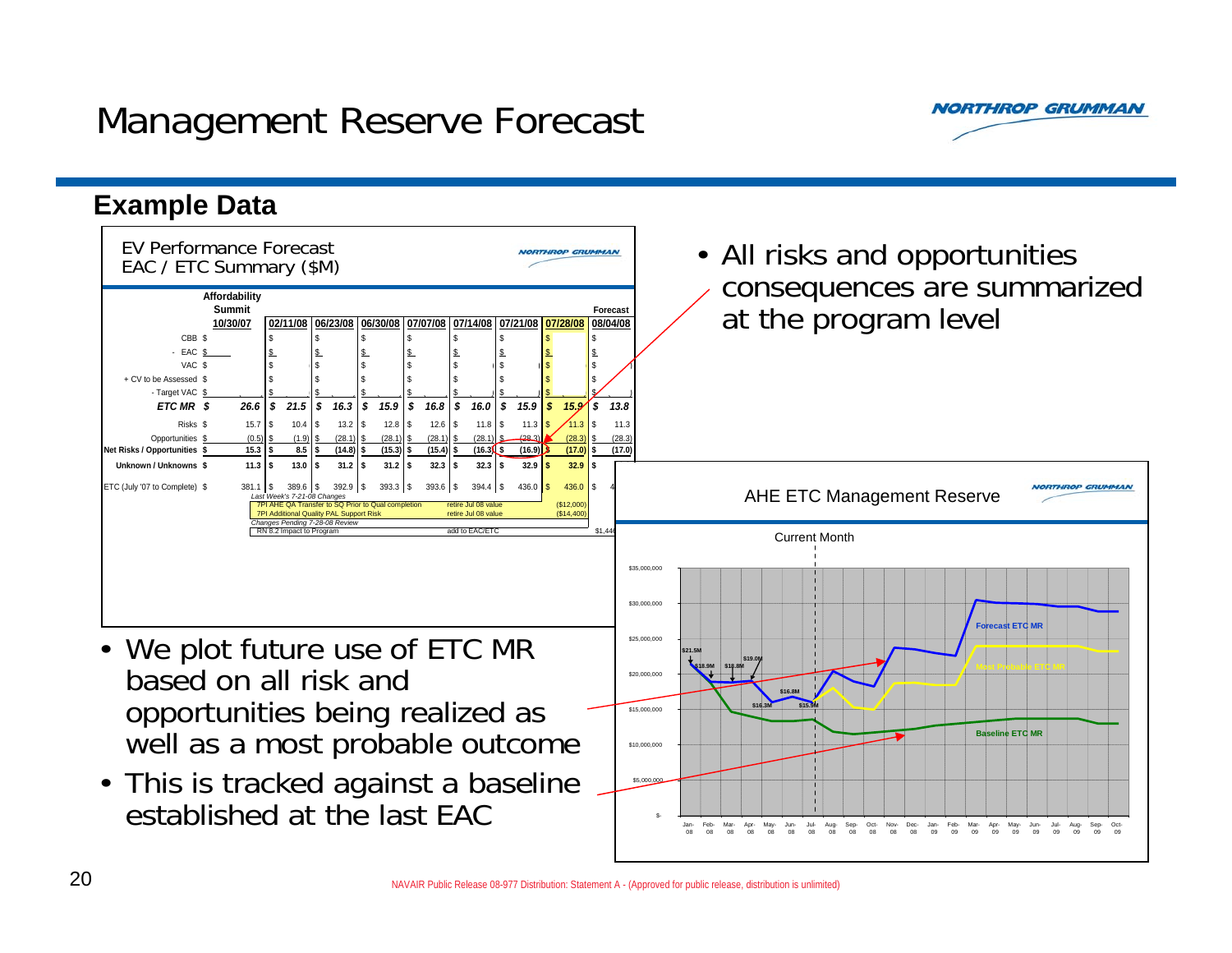# Billing Forecast



- Billing forecast is a function of ACWP
	- We add risk consequences, fee and the balance of MR for unknown/unknowns
- This helps our customer plan ahead and report obligation/expenditure status to their leadership



**Example Data**